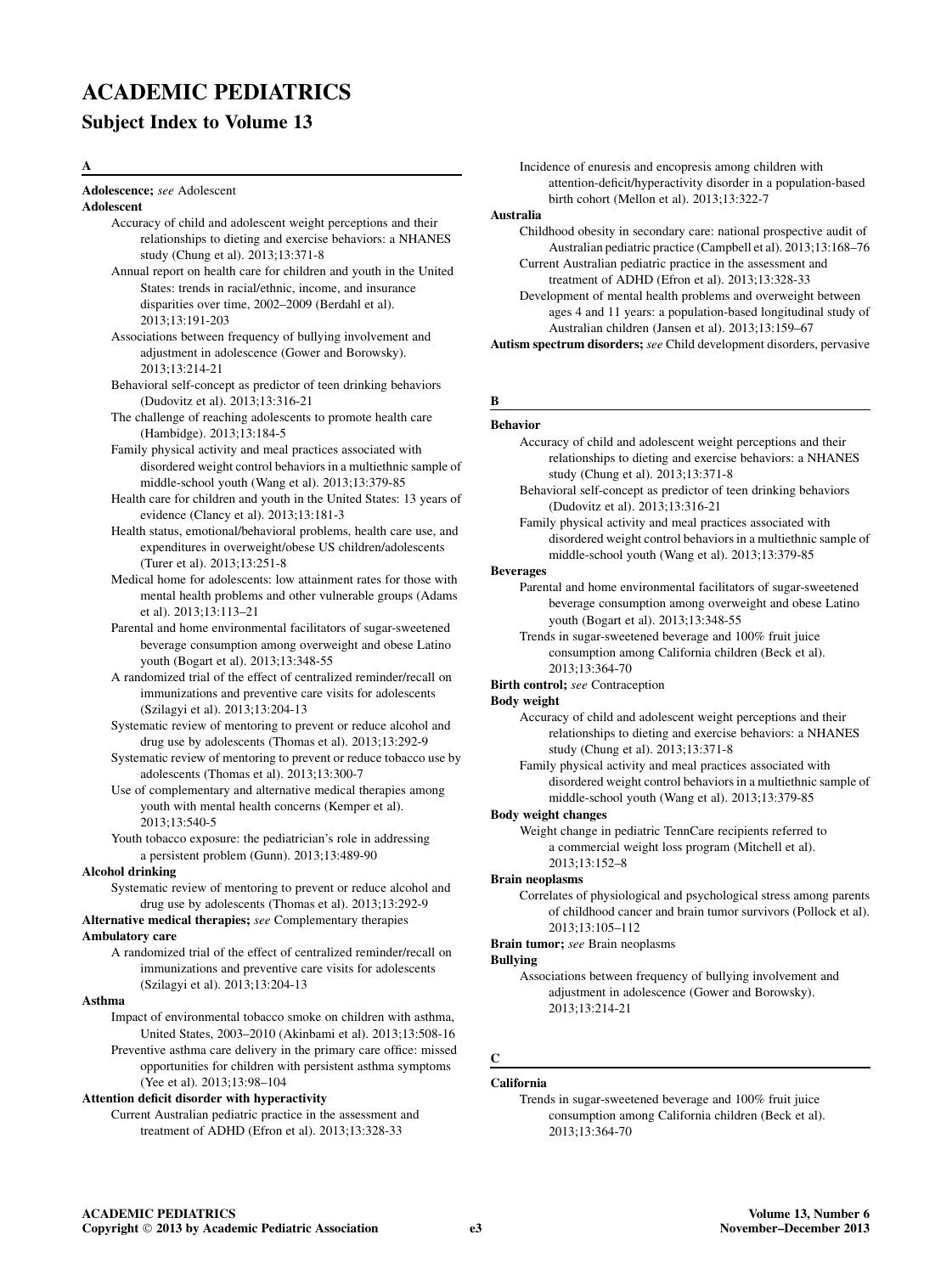# **Caregivers**

Access to leave benefits for primary caregivers of children with special health care needs: a double bind (Chung et al). 2013;13:222-8

## **Certification**

Quality improvement and maintenance of certification (Miles and Moyer). 2013;13:S14-5

# Checklist

The baby pediatric symptom checklist: development and initial validation of a new social/emotional screening instrument for very young children (Sheldrick et al). 2013;13:72–80

## Child

Access to leave benefits for primary caregivers of children with special health care needs: a double bind (Chung et al).  $2013:13:222-8$ 

- Accuracy of child and adolescent weight perceptions and their relationships to dieting and exercise behaviors: a NHANES study (Chung et al). 2013;13:371-8
- Adverse childhood experiences: translating knowledge into identification of children at risk for poor outcomes (Marie-Mitchell and O'Connor). 2013;13:14-9
- Annual report on health care for children and youth in the United States: trends in racial/ethnic, income, and insurance disparities over time, 2002–2009 (Berdahl et al). 2013;13:191-203
- Associations between neighborhood resources and physical activity in inner-city minority children (Galvez et al). 2013;13:20-6
- Associations between obesity and comorbid mental health, developmental, and physical health conditions in a nationally representative sample of US children aged 10 to 17 (Halfon et al). 2013;13:6-13
- Child injury control: trends, themes, and controversies (Johnston and Ebel). 2013;13:499–507
- Childhood obesity in secondary care: national prospective audit of Australian pediatric practice (Campbell et al). 2013;13:168–76
- Communicating with parents about immunization safety: messages for pediatricians in the IOM report ''the childhood immunization schedule and safety: stakeholder concerns, scientific evidence, and future studies'' (Fairbrother et al). 2013;13:387-9
- Community health centers: medical homes for children? (Hoilette et al). 2013;13:436-42
- To create a better world for children and families: the case for ending childhood poverty (Dreyer). 2013;13:83-90
- Development of mental health problems and overweight between ages 4 and 11 years: a population-based longitudinal study of Australian children (Jansen et al). 2013;13:159–67
- Disparity of care for children with parent-reported autism spectrum disorders (Harstad et al). 2013;13:334-9
- The effect of primary care interventions on children's media viewing habits and exposure to violence (Aragon Neely et al). 2013;13:531-9
- Electronic medical record adoption in hospitals that care for children (Teufel II et al). 2013;13:259-63

Girl? interrupted (Plemmons). 2013;13:493-4

Health care for children and youth in the United States: 13 years of evidence (Clancy et al). 2013;13:181-3

- Health status, emotional/behavioral problems, health care use, and expenditures in overweight/obese US children/adolescents (Turer et al). 2013;13:251-8
- Impact of environmental tobacco smoke on children with asthma, United States, 2003–2010 (Akinbami et al). 2013;13:508-16
- Incidence of enuresis and encopresis among children with attention-deficit/hyperactivity disorder in a population-based birth cohort (Mellon et al). 2013;13:322-7

Maternal depressive symptoms and child obesity in low-income urban families (Gross et al). 2013;13:356-63

Moving from research to practice in the primary care of children with autism spectrum disorders (Carbone). 2013;13:390-9

Nine states' use of collaboratives to improve children's health care quality in Medicaid and CHIP (Devers et al). 2013;13:S95-102

- Parent partnerships in communication and decision making about subspecialty referrals for children with special needs (Stille et al). 2013;13:122–32
- Persistence of mental health problems in very young children investigated by US child welfare agencies (Horwitz et al). 2013;13:524-30
- Preventive asthma care delivery in the primary care office: missed opportunities for children with persistent asthma symptoms (Yee et al). 2013;13:98–104
- A randomized trial to increase acceptance of childhood vaccines by vaccine-hesitant parents: a pilot study (Williams et al). 2013;13:475-80
- Trends in sugar-sweetened beverage and 100% fruit juice consumption among California children (Beck et al). 2013;13:364-70

## Child, preschool

- The baby pediatric symptom checklist: development and initial validation of a new social/emotional screening instrument for very young children (Sheldrick et al). 2013;13:72–80
- Developmental and health services in head start preschools: a tiered approach to early intervention (Nelson et al). 2013;13:145–51
- Do high-risk preschoolers or overweight mothers meet AAPrecommended behavioral goals for reducing obesity? (Turer et al). 2013;13:243-50
- Three questionnaires to detect psychosocial problems in toddlers: a comparison of the BITSEA, ASQ:SE, and KIPPPI (de Wolff et al). 2013;13:587-92

#### Child development disorders, pervasive

Disparity of care for children with parent-reported autism spectrum disorders (Harstad et al). 2013;13:334-9

- Moving from research to practice in the primary care of children with autism spectrum disorders (Carbone). 2013;13:390-9
- Child health; see Child welfare

# Child health services

- Childhood obesity in secondary care: national prospective audit of Australian pediatric practice (Campbell et al). 2013;13:168–76
- Developmental and health services in head start preschools: a tiered approach to early intervention (Nelson et al). 2013;13:145–51
- Home visiting and the family-centered medical home: synergistic services to promote child health (Toomey and Teng). 2013;13:3-5

## Child welfare

- Home visiting and the family-centered medical home: synergistic services to promote child health (Toomey and Cheng). 2013;13:3-5
- Persistence of mental health problems in very young children investigated by US child welfare agencies (Horwitz et al). 2013;13:524-30
- A tall order: improve child health (Homer). 2013;13:S5-6 Children; see Child

# Chlamydia

Chlamydia positivity in New Orleans public high schools, 1996-2005: implications for clinical and public health practices (Nsuami et al). 2013;13:308-15

## Chronic disease

The role of lay health workers in pediatric chronic disease: a systematic review (Raphael et al). 2013;13:408-20

## Cognition

Evidence-based milestones for surveillance of cognitive, language, and motor development (Sheldrick and Perrin). 2013;13:577-86

## Communication

Parent partnerships in communication and decision making about subspecialty referrals for children with special needs (Stille et al). 2013;13:122–32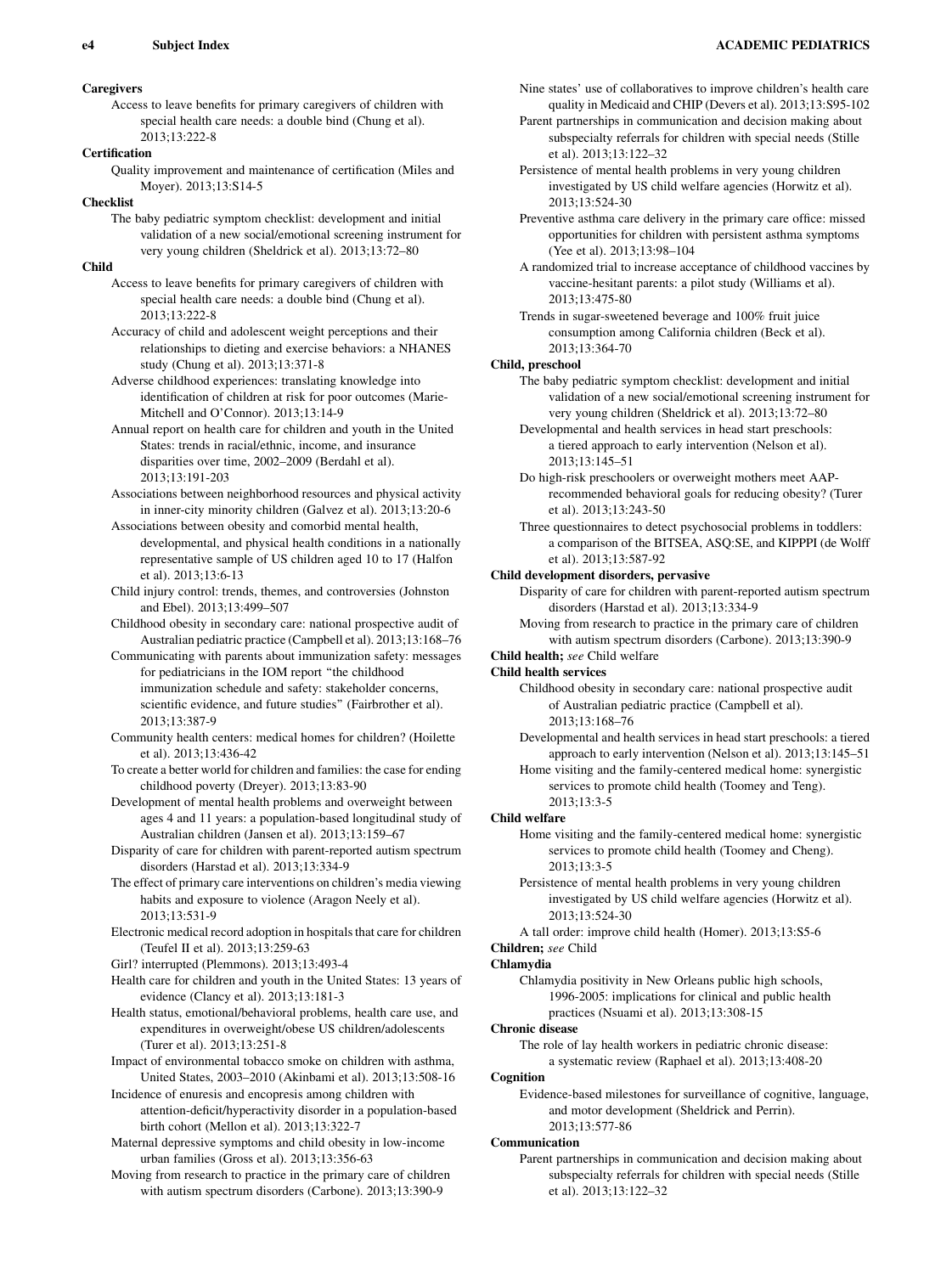# Community-based participatory research

Community-engaged research perspectives: then and now (Barkin et al). 2013;13:93-7

# Community health centers

Community health centers: medical homes for children? (Hoilette et al). 2013;13:436-42

# **Comorbidity**

Associations between obesity and comorbid mental health,

developmental, and physical health conditions (Lumeng). 2013;13:1-2

Associations between obesity and comorbid mental health, developmental, and physical health conditions in a nationally representative sample of US children aged 10 to 17 (Halfon et al). 2013;13:6-13

# Competency-based education

The little organization that could and the seventh competency: the 2012 APPD presidential address (Burke). 2013;13:186-90

# Complementary therapies

Use of complementary and alternative medical therapies among youth with mental health concerns (Kemper et al). 2013;13:540-5

#### Comprehension

Comprehension on family-centered rounds for limited English proficient families (Lion et al). 2013;13:236-42

#### Computers

Using tablet computers to teach evidence-based medicine to pediatrics residents: a prospective study (Soma et al). 2013;13:546-50

## Continental population groups

Annual report on health care for children and youth in the United States: trends in racial/ethnic, income, and insurance disparities over time, 2002–2009 (Berdahl et al). 2013;13:191-203

## Continuity of patient care

Integrating mental health services in primary care continuity clinics: a national CORNET study (Bunik et al). 2013;13:551-7

## Contraception

Incidence of enuresis and encopresis among children with attention-deficit/hyperactivity disorder in a population-based birth cohort (Mellon et al). 2013;13:322-7

## Cough

Use of active ingredient information for low socioeconomic status parents' decision-making regarding cough and cold medications: role of health literacy (Yin et al). 2013;13:229-35

# **Culture**

Cross-cultural training in pediatric residency: every encounter is a cross-cultural encounter (Javier et al). 2013;13:495-8

## Curriculum

Evaluation of a national bright futures oral health curriculum for pediatric residents (Bernstein et al). 2013;13:133–9

Pediatric resident perceptions of public health education: learner-based insights into curriculum design and implementation (Johnson et al). 2013;13:558-63

### D

# Data collection

Attitudes about the use of newborn dried blood spots for research: a survey of underrepresented parents (Hendrix et al). 2013;13:451-7

Teaching and assessment of ethics and professionalism: a survey of pediatric program directors (Cook et al). 2013;13:570-6

# Decision making

- A mixed methods study of parental vaccine decision making and parent–provider trust (Glanz et al). 2013;13:481-8
- Parent partnerships in communication and decision making about subspecialty referrals for children with special needs (Stille et al). 2013;13:122–32
- Use of active ingredient information for low socioeconomic status parents' decision-making regarding cough and cold medications: role of health literacy (Yin et al). 2013;13:229-35

## Delivery of health care

The challenge of reaching adolescents to promote health care (Hambidge). 2013;13:184-5

- Considering context in quality improvement interventions and implementation: concepts, frameworks, and application (McDonald). 2013;13:S45-53
- Electronic medical record adoption in hospitals that care for children (Teufel II et al). 2013;13:259-63
- Health care for children and youth in the United States: 13 years of evidence (Clancy et al). 2013;13:181-3

Health status, emotional/behavioral problems, health care use, and expenditures in overweight/obese US children/adolescents (Turer et al). 2013;13:251-8

Improving immunization delivery using an electronic health record: the ImmProve project (Bundy et al). 2013;13:458-65

- Preventive asthma care delivery in the primary care office: missed opportunities for children with persistent asthma symptoms (Yee et al). 2013;13:98–104
- Quality improvement in pediatric health care: introduction to the supplement (McCormick et al). 2013;13:S1-4

Recommendations for evaluation of health care improvement initiatives (Parry et al). 2013;13:S23-30

#### Depression

Maternal depressive symptoms and child obesity in low-income urban families (Gross et al). 2013;13:356-63

## Diet

Accuracy of child and adolescent weight perceptions and their relationships to dieting and exercise behaviors: a NHANES study (Chung et al). 2013;13:371-8

#### Dried blood spot testing

Attitudes about the use of newborn dried blood spots for research: a survey of underrepresented parents (Hendrix et al). 2013;13:451-7

#### Drinking behavior

Behavioral self-concept as predictor of teen drinking behaviors (Dudovitz et al). 2013;13:316-21

#### Drug users

Systematic review of mentoring to prevent or reduce alcohol and drug use by adolescents (Thomas et al). 2013;13:292-9

#### E

## Early intervention (education)

Developmental and health services in head start preschools: a tiered approach to early intervention (Nelson et al). 2013;13:145–51

# Education, medical

Design, validity, and reliability of a pediatric resident JumpSTART disaster triage scoring instrument (Cicero et al). 2013;13:48-54 Resident cross-cultural training, satisfaction, and preparedness

(Frintner et al). 2013;13:65-71

Trends in medical error education: are we failing our residents? (Bradley et al). 2013;13:59–64

#### Education, special

Pediatricians' knowledge, attitudes, and practice patterns regarding special education and individualized education programs (Shah et al). 2013;13:430-5

#### Electronic health records

Electronic medical record adoption in hospitals that care for children (Teufel II et al). 2013;13:259-63

Improving immunization delivery using an electronic health record: the ImmProve project (Bundy et al). 2013;13:458-65

## Emergency medicine

Quality improvement in pediatric emergency medicine (Macias). 2013;13:S61-8

## Emergency service, hospital

- Primary care spatial density and nonurgent emergency department utilization: a new methodology for evaluating access to care (Mathison et al). 2013;13:278-85
- The relationship between parent health literacy and pediatric emergency department utilization: a systematic review (Morrison et al). 2013;13:421-9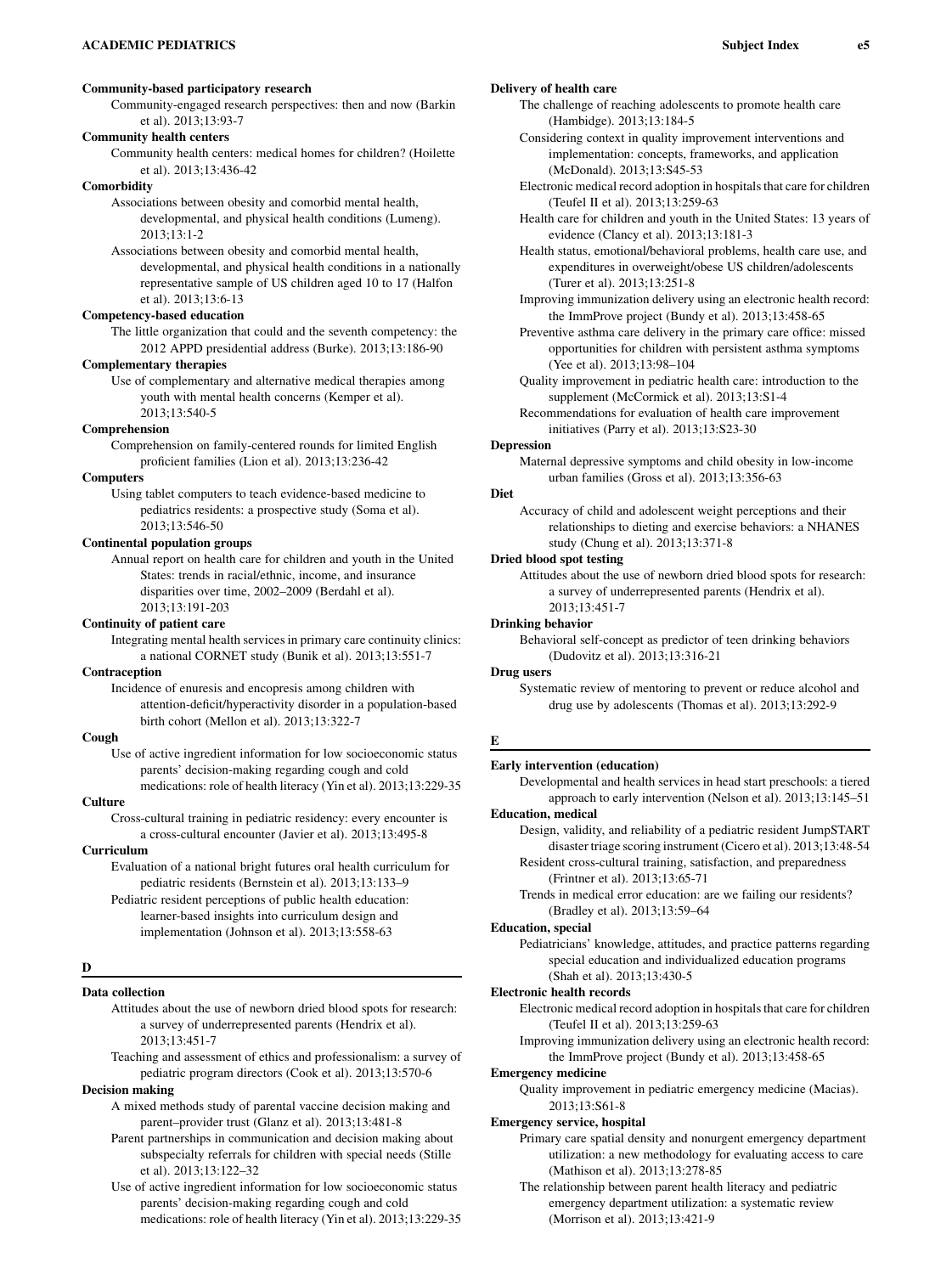# Encopresis

Incidence of enuresis and encopresis among children with attention-deficit/hyperactivity disorder in a population-based birth cohort (Mellon et al). 2013;13:322-7

# Enuresis

Incidence of enuresis and encopresis among children with attention-deficit/hyperactivity disorder in a population-based birth cohort (Mellon et al). 2013;13:322-7

## Environment

Impact of environmental tobacco smoke on children with asthma, United States, 2003–2010 (Akinbami et al). 2013;13:508-16

# Ethics, professional

Teaching and assessment of ethics and professionalism: a survey of pediatric program directors (Cook et al). 2013;13:570-6

# Ethnic groups

Annual report on health care for children and youth in the United States: trends in racial/ethnic, income, and insurance disparities over time, 2002–2009 (Berdahl et al). 2013;13:191-203

## Evidence-based medicine

Evidence-based milestones for surveillance of cognitive, language, and motor development (Sheldrick and Perrin). 2013;13:577-86

Using tablet computers to teach evidence-based medicine to pediatrics residents: a prospective study (Soma et al). 2013;13:546-50

## Exercise

Accuracy of child and adolescent weight perceptions and their relationships to dieting and exercise behaviors: a NHANES study (Chung et al). 2013;13:371-8

#### F

# Faculty

## Family

Comprehension on family-centered rounds for limited English proficient families (Lion et al). 2013;13:236-42 To create a better world for children and families: the case for ending

childhood poverty (Dreyer). 2013;13:83-90

Engaging families (and ourselves) in quality improvement: an optimistic and developmental perspective (Bethell). 2013;13:S9-11

Family physical activity and meal practices associated with disordered weight control behaviors in a multiethnic sample of middle-school youth (Wang et al). 2013;13:379-85

Maternal depressive symptoms and child obesity in low-income urban families (Gross et al). 2013;13:356-63

# Female

Girl? interrupted (Plemmons). 2013;13:493-4

# Fruit

Trends in sugar-sweetened beverage and 100% fruit juice consumption among California children (Beck et al). 2013;13:364-70

## H

# **Habits**

The effect of primary care interventions on children's media viewing habits and exposure to violence (Aragon Neely et al). 2013;13:531-9

## Health benefit plans, employee

Access to leave benefits for primary caregivers of children with special health care needs: a double bind (Chung et al). 2013;13:222-8

# Health education

Pediatric resident perceptions of public health education: learner-based insights into curriculum design and implementation (Johnson et al). 2013;13:558-63

# Health expenditures

Health status, emotional/behavioral problems, health care use, and expenditures in overweight/obese US children/adolescents (Turer et al). 2013;13:251-8

# Health knowledge, attitudes, practice

Pediatricians' knowledge, attitudes, and practice patterns regarding special education and individualized education programs (Shah et al). 2013;13:430-5

# Health literacy

The relationship between parent health literacy and pediatric emergency department utilization: a systematic review (Morrison et al). 2013;13:421-9

Use of active ingredient information for low socioeconomic status parents' decision-making regarding cough and cold medications: role of health literacy (Yin et al). 2013;13:229-35

#### Health personnel

The role of lay health workers in pediatric chronic disease: a systematic review (Raphael et al). 2013;13:408-20

### Health promotion

The challenge of reaching adolescents to promote health care (Hambidge). 2013;13:184-5

Home visiting and the family-centered medical home: synergistic services to promote child health (Toomey and Cheng). 2013;13:3-5

# Health resources

Associations between neighborhood resources and physical activity in inner-city minority children (Galvez et al). 2013;13:20-6

## Health services accessibility

Access to leave benefits for primary caregivers of children with special health care needs: a double bind (Chung et al). 2013;13:222-8

Primary care spatial density and nonurgent emergency department utilization: a new methodology for evaluating access to care (Mathison et al). 2013;13:278-85

## Health status

Health status, emotional/behavioral problems, health care use, and expenditures in overweight/obese US children/adolescents (Turer et al). 2013;13:251-8

#### Healthcare disparities

Annual report on health care for children and youth in the United States: trends in racial/ethnic, income, and insurance disparities over time, 2002–2009 (Berdahl et al). 2013;13:191-203

Disparities and quality: the next phase for high-performing pediatric care (Beal and Hasnain-Wynia). 2013;13:S21-2

Disparity of care for children with parent-reported autism spectrum disorders (Harstad et al). 2013;13:334-9

# Home visits; see House calls

Hospital medicine

Quality improvement research in pediatric hospital medicine and the role of the Pediatric Research in Inpatient Settings (PRIS) network (Simon et al). 2013;13:S54-60

## **Hospitals**

Electronic medical record adoption in hospitals that care for children (Teufel II et al). 2013;13:259-63

## House calls

Home visiting and the family-centered medical home: synergistic services to promote child health (Toomey and Cheng). 2013;13:3-5

#### Human rights

Rights and great responsibilities of academic pediatricians (Cooper). 2013;13:491-2

#### Immunization

I

Communicating with parents about immunization safety: messages for pediatricians in the IOM report ''the childhood immunization schedule and safety: stakeholder concerns, scientific evidence, and future studies'' (Fairbrother et al). 2013;13:387-9

Innovative online faculty development utilizing the power of social media (Klein et al). 2013;13:564-9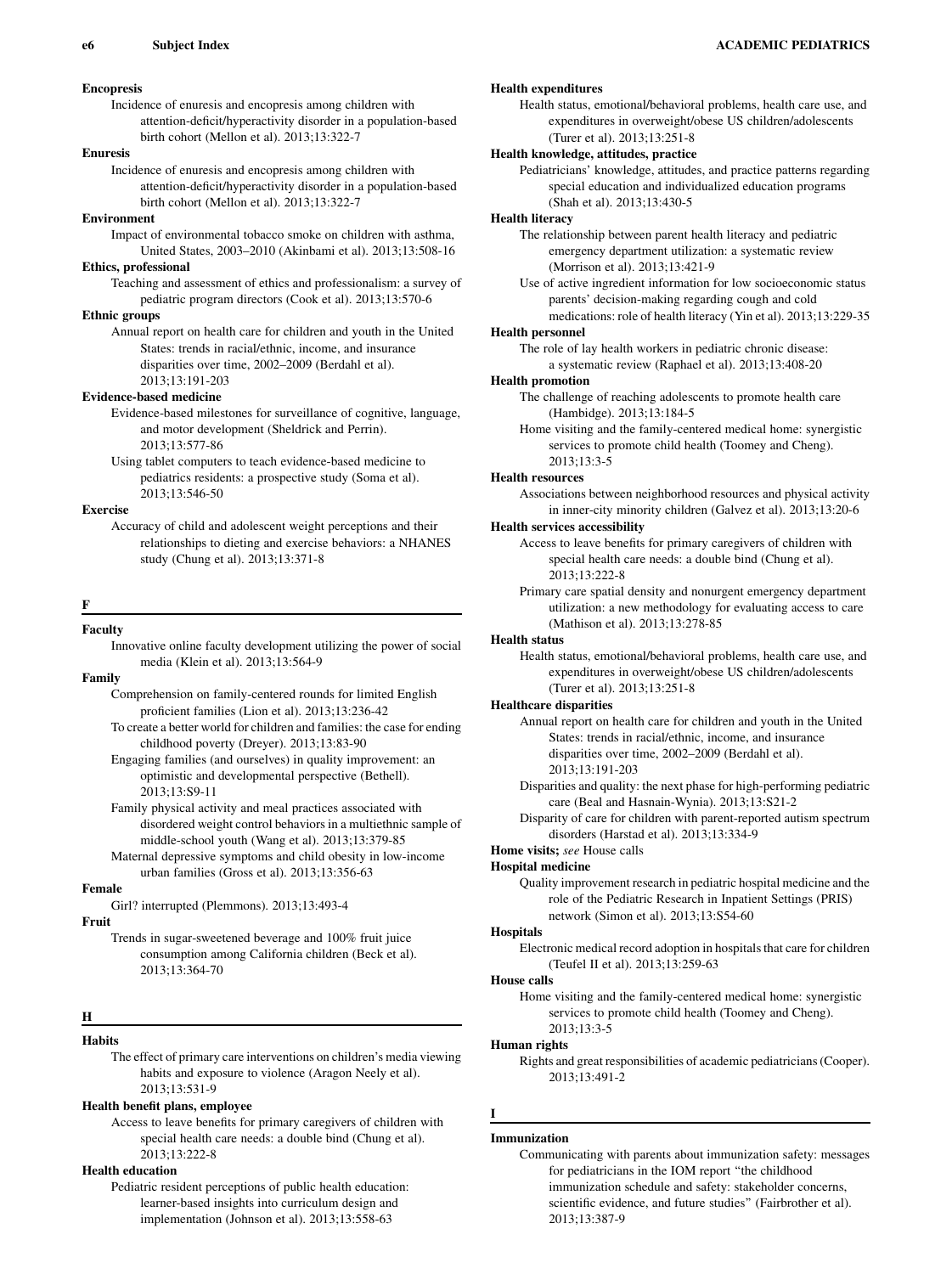## ACADEMIC PEDIATRICS **EXECUTE:** The state of the state of the state of the state of the state of the state of the state of the state of the state of the state of the state of the state of the state of the state of the state

Improving immunization delivery using an electronic health record: the ImmProve project (Bundy et al). 2013;13:458-65

A randomized trial of the effect of centralized reminder/recall on immunizations and preventive care visits for adolescents (Szilagyi et al). 2013;13:204-13

## Income

Annual report on health care for children and youth in the United States: trends in racial/ethnic, income, and insurance disparities over time, 2002–2009 (Berdahl et al). 2013;13:191-203

# Infant, newborn

Attitudes about the use of newborn dried blood spots for research: a survey of underrepresented parents (Hendrix et al). 2013;13:451-7

Extending the medical home into the community: a newborn home visitation program for pediatric residents (Tschudy et al). 2013;13:443-50

#### Infant, premature

Car seat safety for preterm neonates: implementation and testing parameters of the infant car seat challenge (Davis et al). 2013;13:272-7

Injury; see Wounds and injuries

#### **Insurance**

Annual report on health care for children and youth in the United States: trends in racial/ethnic, income, and insurance disparities over time, 2002–2009 (Berdahl et al). 2013;13:191-203

#### Intensive care units, neonatal

Quality improvement initiatives in neonatal intensive care unit networks: achievements and challenges (Shah et al). 2013;13:S75-83

## Internship and residency

- Cross-cultural training in pediatric residency: every encounter is a cross-cultural encounter (Javier et al). 2013;13:495-8
- Design, validity, and reliability of a pediatric resident JumpSTART disaster triage scoring instrument (Cicero et al). 2013;13:48-54
- Evaluation of a national bright futures oral health curriculum for pediatric residents (Bernstein et al). 2013;13:133–9
- Incompetent (Marshall). 2013;13:290-1
- The mask (Ristagno). 2013;13:91-2

Media education in pediatric residencies: a national survey (Christakis et al). 2013;13:55-8

- Pediatric resident perceptions of public health education: learner-based insights into curriculum design and implementation (Johnson et al). 2013;13:558-63
- The pediatrics milestones: initial evidence for their use as learning road maps for residents (Schumacher et al). 2013;13:40-7
- Resident cross-cultural training, satisfaction, and preparedness (Frintner et al). 2013;13:65-71
- Trends in medical error education: are we failing our residents? (Bradley et al). 2013;13:59–64

Using tablet computers to teach evidence-based medicine to pediatrics residents: a prospective study (Soma et al). 2013;13:546-50

## K

# Knowledge

Adverse childhood experiences: translating knowledge into identification of children at risk for poor outcomes (Marie-Mitchell and O'Connor). 2013;13:14-9

- L
- Language
	- Evidence-based milestones for surveillance of cognitive, language, and motor development (Sheldrick and Perrin). 2013;13:577-86

# Learning

- Pediatric resident perceptions of public health education: learner-based insights into curriculum design and implementation (Johnson et al). 2013;13:558-63
- The pediatrics milestones: initial evidence for their use as learning road maps for residents (Schumacher et al). 2013;13:40-7

# M

# Mass media

Media education in pediatric residencies: a national survey (Christakis et al). 2013;13:55-8

# Medicaid

Nine states' use of collaboratives to improve children's health care quality in Medicaid and CHIP (Devers et al). 2013;13:S95-102

### Medical audit

Childhood obesity in secondary care: national prospective audit of Australian pediatric practice (Campbell et al). 2013;13:168–76

## Medical errors

Trends in medical error education: are we failing our residents? (Bradley et al). 2013;13:59–64

Medical homes; see Patient-Centered Care

#### Mental health

Assessing the impact of a web-based comprehensive somatic and mental health screening tool in pediatric primary care (Fothergill et al). 2013;13:340-7

Associations between obesity and comorbid mental health, developmental, and physical health conditions (Lumeng). 2013;13:1-2

- Associations between obesity and comorbid mental health, developmental, and physical health conditions in a nationally representative sample of US children aged 10 to 17 (Halfon et al). 2013;13:6-13
- Development of mental health problems and overweight between ages 4 and 11 years: a population-based longitudinal study of Australian children (Jansen et al). 2013;13:159–67
- Medical home for adolescents: low attainment rates for those with mental health problems and other vulnerable groups (Adams et al). 2013;13:113–21
- Persistence of mental health problems in very young children investigated by US child welfare agencies (Horwitz et al). 2013;13:524-30
- Use of complementary and alternative medical therapies among youth with mental health concerns (Kemper et al). 2013;13:540-5

## Mental health services

Integrating mental health services in primary care continuity clinics: a national CORNET study (Bunik et al). 2013;13:551-7

## **Mentors**

Systematic review of mentoring to prevent or reduce tobacco use by adolescents (Thomas et al). 2013;13:300-7

## Minority groups

Associations between neighborhood resources and physical activity in inner-city minority children (Galvez et al). 2013;13:20-6

# **Mothers**

Do high-risk preschoolers or overweight mothers meet AAPrecommended behavioral goals for reducing obesity? (Turer et al). 2013;13:243-50

#### Motor activity

Associations between neighborhood resources and physical activity in inner-city minority children (Galvez et al). 2013;13:20-6

Family physical activity and meal practices associated with disordered weight control behaviors in a multiethnic sample of middle-school youth (Wang et al). 2013;13:379-85

## Motor skills

Evidence-based milestones for surveillance of cognitive, language, and motor development (Sheldrick and Perrin). 2013;13:577-86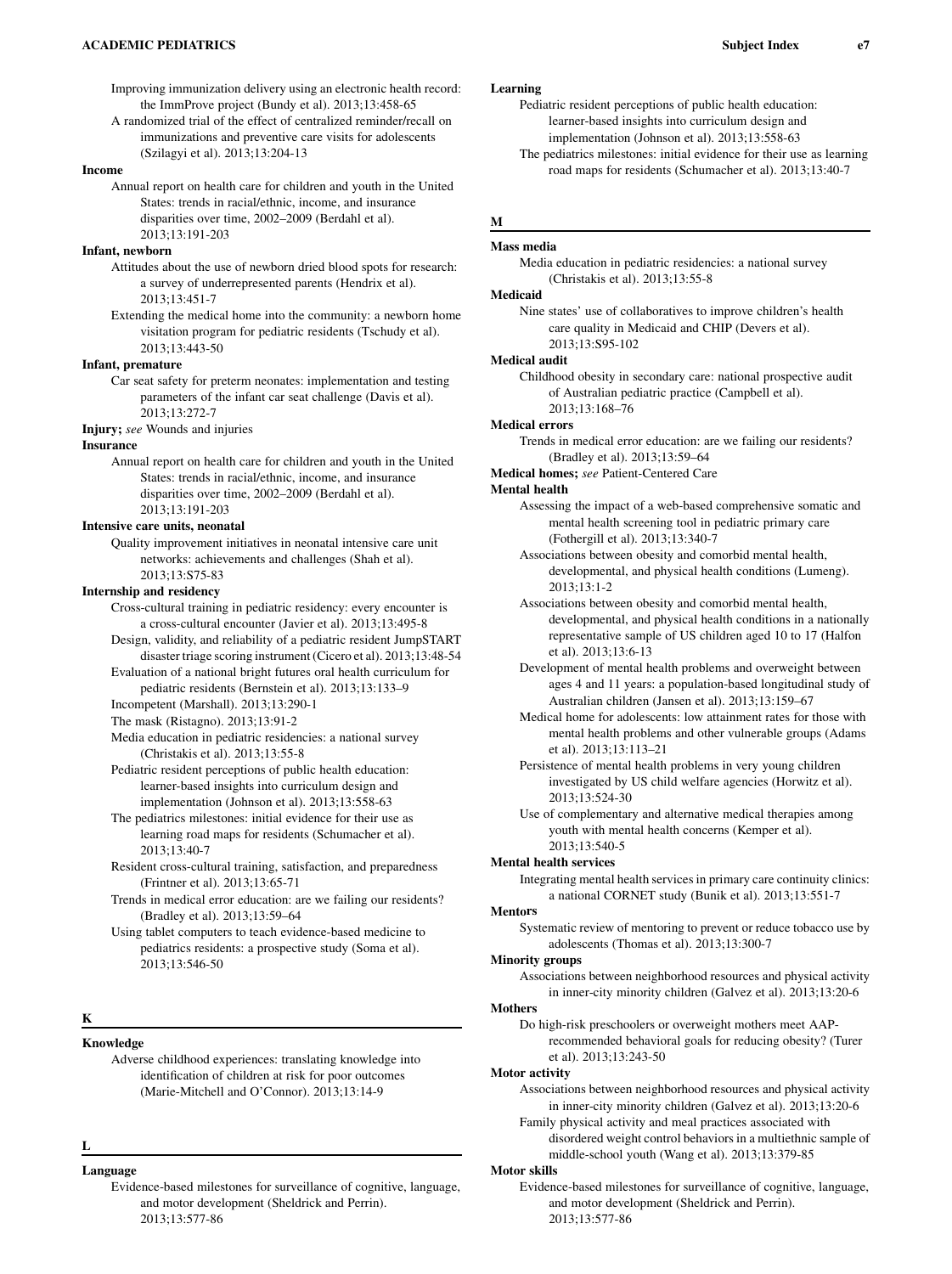# Multi-ingredient cold, flu, and allergy medications

Use of active ingredient information for low socioeconomic status parents' decision-making regarding cough and cold medications: role of health literacy (Yin et al). 2013;13:229-35

# N

## Needs assessment

Parent partnerships in communication and decision making about subspecialty referrals for children with special needs (Stille et al). 2013;13:122–32

# New Orleans

Chlamydia positivity in New Orleans public high schools, 1996-2005: implications for clinical and public health practices (Nsuami et al). 2013;13:308-15

# O

# **Obesity**

- Associations between obesity and comorbid mental health, developmental, and physical health conditions (Lumeng). 2013;13:1-2
- Associations between obesity and comorbid mental health, developmental, and physical health conditions in a nationally representative sample of US children aged 10 to 17 (Halfon et al). 2013;13:6-13
- Childhood obesity in secondary care: national prospective audit of Australian pediatric practice (Campbell et al). 2013;13:168–76
- Do high-risk preschoolers or overweight mothers meet AAPrecommended behavioral goals for reducing obesity? (Turer et al). 2013;13:243-50
- Health status, emotional/behavioral problems, health care use, and expenditures in overweight/obese US children/adolescents (Turer et al). 2013;13:251-8
- Maternal depressive symptoms and child obesity in low-income urban families (Gross et al). 2013;13:356-63
- Parental and home environmental facilitators of sugar-sweetened beverage consumption among overweight and obese Latino youth (Bogart et al). 2013;13:348-55

## Online systems

Innovative online faculty development utilizing the power of social media (Klein et al). 2013;13:564-9

## Oral health

Evaluation of a national bright futures oral health curriculum for pediatric residents (Bernstein et al). 2013;13:133–9

# Outcome assessment (health care)

Unreadiness for postpartum discharge following healthy term pregnancy: impact on health care use and outcomes (Bernstein et al). 2013;13:27-39

## **Overweight**

- Development of mental health problems and overweight between ages 4 and 11 years: a population-based longitudinal study of Australian children (Jansen et al). 2013;13:159–67
- Do high-risk preschoolers or overweight mothers meet AAPrecommended behavioral goals for reducing obesity? (Turer et al). 2013;13:243-50
- Health status, emotional/behavioral problems, health care use, and expenditures in overweight/obese US children/adolescents (Turer et al). 2013;13:251-8
- Parental and home environmental facilitators of sugar-sweetened beverage consumption among overweight and obese Latino youth (Bogart et al). 2013;13:348-55

#### P

Papillomavirus vaccines

HPV vaccination of boys in primary care practices (Allison et al). 2013;13:466-74

# Parents

- Attitudes about the use of newborn dried blood spots for research: a survey of underrepresented parents (Hendrix et al). 2013;13:451-7
- Communicating with parents about immunization safety: messages for pediatricians in the IOM report ''the childhood immunization schedule and safety: stakeholder concerns, scientific evidence, and future studies'' (Fairbrother et al). 2013;13:387-9
- Correlates of physiological and psychological stress among parents of childhood cancer and brain tumor survivors (Pollock et al). 2013;13:105–112
- Disparity of care for children with parent-reported autism spectrum disorders (Harstad et al). 2013;13:334-9
- A mixed methods study of parental vaccine decision making and parent–provider trust (Glanz et al). 2013;13:481-8
- Parent partnerships in communication and decision making about subspecialty referrals for children with special needs (Stille et al). 2013;13:122–32
- Parental and home environmental facilitators of sugar-sweetened beverage consumption among overweight and obese Latino youth (Bogart et al). 2013;13:348-55
- A randomized trial to increase acceptance of childhood vaccines by vaccine-hesitant parents: a pilot study (Williams et al). 2013;13:475-80
- The relationship between parent health literacy and pediatric emergency department utilization: a systematic review (Morrison et al). 2013;13:421-9
- Strict smoke-free home policies among smoking parents in pediatric settings (Ossip et al). 2013;13:517-23
- Use of active ingredient information for low socioeconomic status parents' decision-making regarding cough and cold medications: role of health literacy (Yin et al). 2013;13:229-35

## Patient-centered care

- Community health centers: medical homes for children? (Hoilette et al). 2013;13:436-42
- Extending the medical home into the community: a newborn home visitation program for pediatric residents (Tschudy et al). 2013;13:443-50
- Home visiting and the family-centered medical home: synergistic services to promote child health (Toomey and Cheng). 2013;13:3-5

Medical home for adolescents: low attainment rates for those with mental health problems and other vulnerable groups (Adams et al). 2013;13:113–21

## Patient discharge

Unreadiness for postpartum discharge following healthy term pregnancy: impact on health care use and outcomes (Bernstein et al). 2013;13:27-39

# Pediatrics

- The American Academy of Pediatrics and quality improvement (McInerny and Sachdeva). 2013;13:S7-8
- Assessing the impact of a web-based comprehensive somatic and mental health screening tool in pediatric primary care (Fothergill et al). 2013;13:340-7
- The baby pediatric symptom checklist: development and initial validation of a new social/emotional screening instrument for very young children (Sheldrick et al). 2013;13:72–80
- Communicating with parents about immunization safety: messages for pediatricians in the IOM report ''the childhood immunization schedule and safety: stakeholder concerns, scientific evidence, and future studies'' (Fairbrother et al). 2013;13:387-9
- Correlates of patient portal enrollment and activation in primary care pediatrics (Ketterer et al). 2013;13:264-71
- Cross-cultural training in pediatric residency: every encounter is a cross-cultural encounter (Javier et al). 2013;13:495-8
- Current Australian pediatric practice in the assessment and treatment of ADHD (Efron et al). 2013;13:328-33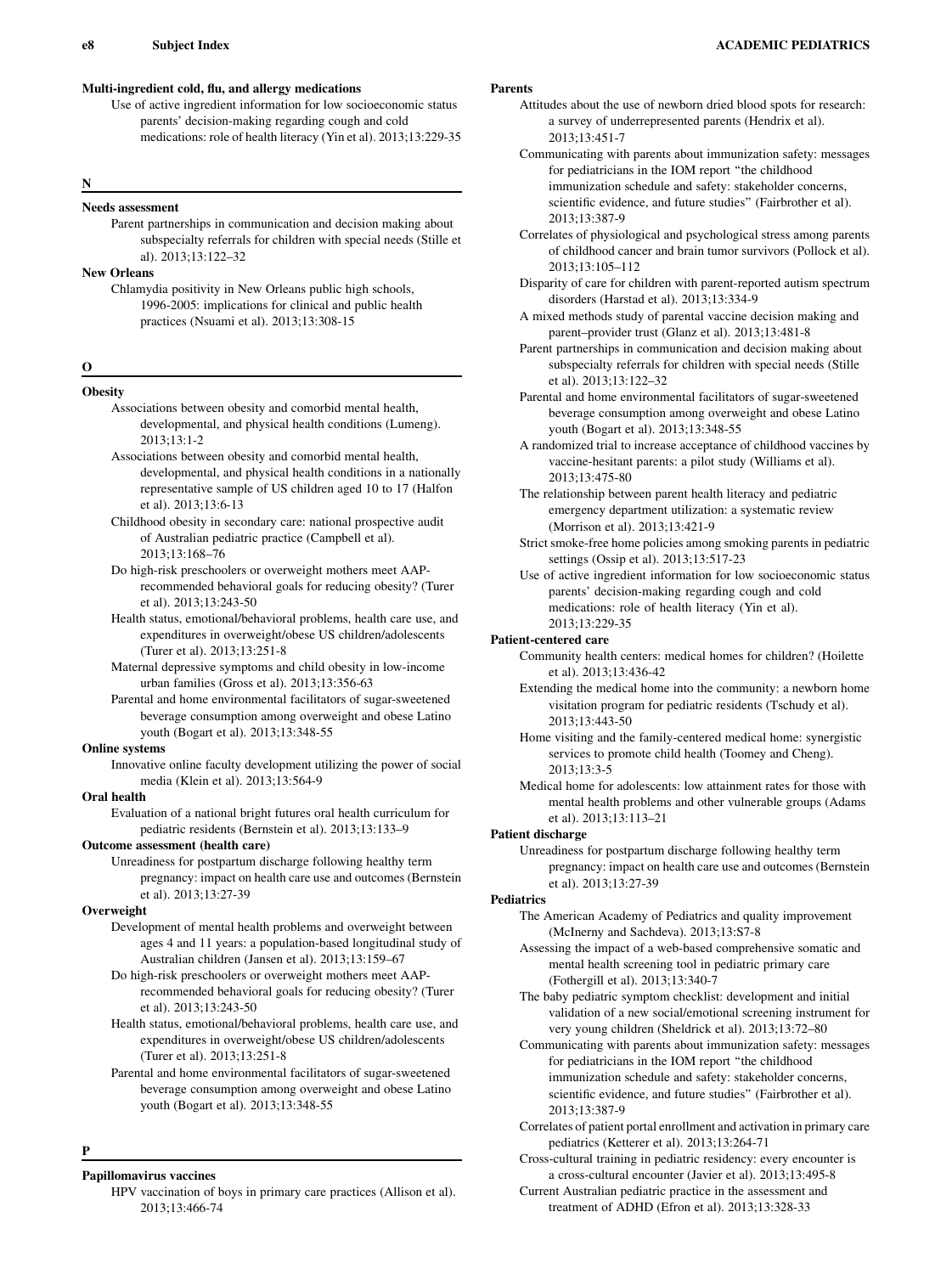## ACADEMIC PEDIATRICS Subject Index e9

- Design, validity, and reliability of a pediatric resident JumpSTART disaster triage scoring instrument (Cicero et al). 2013;13:48-54
- Disparities and quality: the next phase for high-performing pediatric care (Beal and Hasnain-Wynia). 2013;13:S21-2
- Evaluation of a national bright futures oral health curriculum for pediatric residents (Bernstein et al). 2013;13:133–9
- Extending the medical home into the community: a newborn home visitation program for pediatric residents (Tschudy et al). 2013;13:443-50
- The mask (Ristagno). 2013;13:91-2
- Media education in pediatric residencies: a national survey (Christakis et al). 2013;13:55-8
- Pediatric collaborative networks for quality improvement and research (Lannon and Peterson). 2013;13:S69-74
- Pediatric resident perceptions of public health education: learner-based insights into curriculum design and implementation (Johnson et al). 2013;13:558-63
- Pediatricians' knowledge, attitudes, and practice patterns regarding special education and individualized education programs (Shah et al). 2013;13:430-5
- The pediatrics milestones: initial evidence for their use as learning road maps for residents (Schumacher et al). 2013;13:40-7
- Qualitative abstracts at the pediatric academic societies meeting: are they less likely to be accepted for presentation? (Colson et al). 2013;13:140–4
- Quality improvement in pediatric emergency medicine (Macias). 2013;13:S61-8
- Quality improvement in pediatric health care: introduction to the supplement (McCormick et al). 2013;13:S1-4
- Quality improvement research in pediatric hospital medicine and the role of the Pediatric Research in Inpatient Settings (PRIS) network (Simon et al). 2013;13:S54-60
- The relationship between parent health literacy and pediatric emergency department utilization: a systematic review (Morrison et al). 2013;13:421-9
- Rights and great responsibilities of academic pediatricians (Cooper). 2013;13:491-2
- The role of lay health workers in pediatric chronic disease: a systematic review (Raphael et al). 2013;13:408-20
- Strict smoke-free home policies among smoking parents in pediatric settings (Ossip et al). 2013;13:517-23
- Teaching and assessment of ethics and professionalism: a survey of pediatric program directors (Cook et al). 2013;13:570-6
- Use of interrupted time series analysis in evaluating pediatric health care quality improvements (Penfold and Zhang). 2013;13:S38-44
- Using tablet computers to teach evidence-based medicine to pediatrics residents: a prospective study (Soma et al). 2013;13:546-50
- Weight change in pediatric TennCare recipients referred to a commercial weight loss program (Mitchell et al). 2013;13:152–8
- Youth tobacco exposure: the pediatrician's role in addressing a persistent problem (Gunn). 2013;13:489-90

## Perception

- Accuracy of child and adolescent weight perceptions and their relationships to dieting and exercise behaviors: a NHANES study (Chung et al). 2013;13:371-8
- Pediatric resident perceptions of public health education: learner-based insights into curriculum design and implementation (Johnson et al). 2013;13:558-63

## Personal satisfaction

Resident cross-cultural training, satisfaction, and preparedness (Frintner et al). 2013;13:65-71

# Policy

- The role of policy in quality improvement (Simpson and Fairbrother). 2013;13:S16-20
- Strict smoke-free home policies among smoking parents in pediatric settings (Ossip et al). 2013;13:517-23

# Postpartum period

Unreadiness for postpartum discharge following healthy term pregnancy: impact on health care use and outcomes (Bernstein et al). 2013;13:27-39

# Poverty

- To create a better world for children and families: the case for ending childhood poverty (Dreyer). 2013;13:83-90
- Maternal depressive symptoms and child obesity in low-income urban families (Gross et al). 2013;13:356-63

# Pragmatic clinical trials as topic

Importance of mixed methods in pragmatic trials and dissemination and implementation research (Albright et al). 2013;13:400-7

# **Pregnancy**

Unreadiness for postpartum discharge following healthy term pregnancy: impact on health care use and outcomes (Bernstein et al). 2013;13:27-39

## Primary health care

- Assessing the impact of a web-based comprehensive somatic and mental health screening tool in pediatric primary care (Fothergill et al). 2013;13:340-7
- Correlates of patient portal enrollment and activation in primary care pediatrics (Ketterer et al). 2013;13:264-71
- The effect of primary care interventions on children's media viewing habits and exposure to violence (Aragon Neely et al). 2013;13:531-9
- HPV vaccination of boys in primary care practices (Allison et al). 2013;13:466-74
- Integrating mental health services in primary care continuity clinics: a national CORNET study (Bunik et al). 2013;13:551-7

Moving from research to practice in the primary care of children with autism spectrum disorders (Carbone). 2013;13:390-9

- The national improvement partnership network: state-based partnerships that improve primary care quality (Shaw et al). 2013;13:S84-94
- Preventive asthma care delivery in the primary care office: missed opportunities for children with persistent asthma symptoms (Yee et al). 2013;13:98–104
- Primary care spatial density and nonurgent emergency department utilization: a new methodology for evaluating access to care (Mathison et al). 2013;13:278-85

## Psychology

Three questionnaires to detect psychosocial problems in toddlers: a comparison of the BITSEA, ASQ:SE, and KIPPPI (de Wolff et al). 2013;13:587-92

## Public health

Pediatric resident perceptions of public health education: learner-based insights into curriculum design and implementation (Johnson et al). 2013;13:558-63

# Public health practice

Chlamydia positivity in New Orleans public high schools, 1996-2005: implications for clinical and public health practices (Nsuami et al). 2013;13:308-15

## Q

# Quality improvement

- The American Academy of Pediatrics and quality improvement (McInerny and Sachdeva). 2013;13:S7-8
- Cluster randomized trials for health care quality improvement research (Garrison and Mangione-Smith). 2013;13:S31-7
- Considering context in quality improvement interventions and implementation: concepts, frameworks, and application (McDonald). 2013;13:S45-53
- Engaging families (and ourselves) in quality improvement: an optimistic and developmental perspective (Bethell). 2013;13:S9-11
- The national improvement partnership network: state-based partnerships that improve primary care quality (Shaw et al). 2013;13:S84-94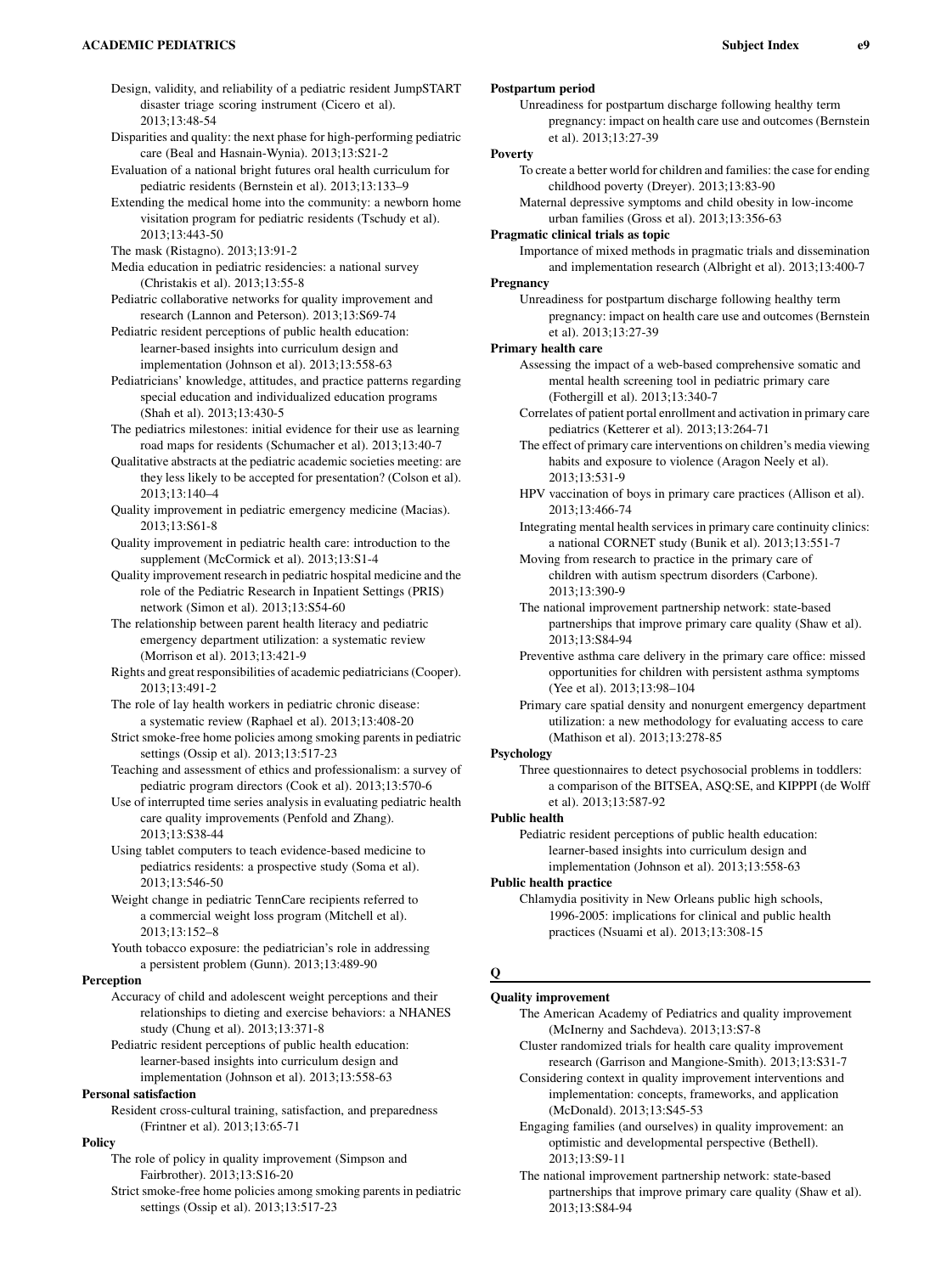Pediatric collaborative networks for quality improvement and research (Lannon and Peterson). 2013;13:S69-74

Practice-based quality improvement/research networks: full speed forward (Kairys et al). 2013;13:S12-3

Quality improvement and maintenance of certification (Miles and Moyer). 2013;13:S14-5

- Quality improvement in pediatric emergency medicine (Macias). 2013;13:S61-8
- Quality improvement in pediatric health care: introduction to the supplement (McCormick et al). 2013;13:S1-4

Quality improvement initiatives in neonatal intensive care unit networks: achievements and challenges (Shah et al). 2013;13:S75-83

- Quality improvement research in pediatric hospital medicine and the role of the Pediatric Research in Inpatient Settings (PRIS) network (Simon et al). 2013;13:S54-60
- Recommendations for evaluation of health care improvement initiatives (Parry et al). 2013;13:S23-30
- The role of policy in quality improvement (Simpson and Fairbrother). 2013;13:S16-20

Use of interrupted time series analysis in evaluating pediatric health care quality improvements (Penfold and Zhang). 2013;13:S38-44

# Quality of health care

Disparities and quality: the next phase for high-performing pediatric care (Beal and Hasnain-Wynia). 2013;13:S21-2

The national improvement partnership network: state-based partnerships that improve primary care quality (Shaw et al). 2013;13:S84-94

Nine states' use of collaboratives to improve children's health care quality in Medicaid and CHIP (Devers et al). 2013;13:S95-102

# **Ouestionnaires**

Three questionnaires to detect psychosocial problems in toddlers: a comparison of the BITSEA, ASQ:SE, and KIPPPI (de Wolff et al). 2013;13:587-92

# R

# Race; see Continental population groups

Randomized controlled trials as topic

Cluster randomized trials for health care quality improvement research (Garrison and Mangione-Smith). 2013;13:S31-7 A randomized trial to increase acceptance of childhood vaccines by

vaccine-hesitant parents: a pilot study (Williams et al). 2013;13:475-80

# Referral and consultation

Parent partnerships in communication and decision making about subspecialty referrals for children with special needs (Stille et al). 2013;13:122–32

Weight change in pediatric TennCare recipients referred to a commercial weight loss program (Mitchell et al). 2013;13:152–8

## Reminder systems

A randomized trial of the effect of centralized reminder/recall on immunizations and preventive care visits for adolescents (Szilagyi et al). 2013;13:204-13

## Reproducibility of results

Design, validity, and reliability of a pediatric resident JumpSTART disaster triage scoring instrument (Cicero et al). 2013;13:48-54

#### Research

Attitudes about the use of newborn dried blood spots for research: a survey of underrepresented parents (Hendrix et al). 2013;13:451-7

- Cluster randomized trials for health care quality improvement research (Garrison and Mangione-Smith). 2013;13:S31-7
- Importance of mixed methods in pragmatic trials and dissemination and implementation research (Albright et al). 2013;13:400-7

Pediatric collaborative networks for quality improvement and research (Lannon and Peterson). 2013;13:S69-74

# Practice-based quality improvement/research networks: full speed forward (Kairys et al). 2013;13:S12-3

Quality improvement research in pediatric hospital medicine and the role of the Pediatric Research in Inpatient Settings (PRIS) network (Simon et al). 2013;13:S54-60

# S

# Safety

# Car seat safety for preterm neonates: implementation and testing parameters of the infant car seat challenge (Davis et al). 2013;13:272-7

Communicating with parents about immunization safety: messages for pediatricians in the IOM report ''the childhood immunization schedule and safety: stakeholder concerns, scientific evidence, and future studies'' (Fairbrother et al). 2013;13:387-9

## Schools

Family physical activity and meal practices associated with disordered weight control behaviors in a multiethnic sample of middle-school youth (Wang et al). 2013;13:379-85

## Schools, public health

Chlamydia positivity in New Orleans public high schools, 1996-2005: implications for clinical and public health practices (Nsuami et al). 2013;13:308-15

# Sick leave

Access to leave benefits for primary caregivers of children with special health care needs: a double bind (Chung et al). 2013;13:222-8

#### Smoke

Strict smoke-free home policies among smoking parents in pediatric settings (Ossip et al). 2013;13:517-23

# Smoking

Impact of environmental tobacco smoke on children with asthma, United States, 2003–2010 (Akinbami et al). 2013;13:508-16 Strict smoke-free home policies among smoking parents in pediatric settings (Ossip et al). 2013;13:517-23

#### Social adjustment

Associations between frequency of bullying involvement and adjustment in adolescence (Gower and Borowsky). 2013;13:214-21

#### Social class

Use of active ingredient information for low socioeconomic status parents' decision-making regarding cough and cold

medications: role of health literacy (Yin et al). 2013;13:229-35 Social media

The effect of primary care interventions on children's media viewing habits and exposure to violence (Aragon Neely et al). 2013;13:531-9

Innovative online faculty development utilizing the power of social media (Klein et al). 2013;13:564-9

#### Societies, medical

The little organization that could and the seventh competency: the 2012 APPD presidential address (Burke). 2013;13:186-90

Qualitative abstracts at the pediatric academic societies meeting: are they less likely to be accepted for presentation? (Colson et al). 2013;13:140–4

#### Stress, physiological

Correlates of physiological and psychological stress among parents of childhood cancer and brain tumor survivors (Pollock et al). 2013;13:105–112

## Stress, psychological

Correlates of physiological and psychological stress among parents of childhood cancer and brain tumor survivors (Pollock et al). 2013;13:105–112

# Survey; see Data collection

# Survivors

Correlates of physiological and psychological stress among parents of childhood cancer and brain tumor survivors (Pollock et al). 2013;13:105–112